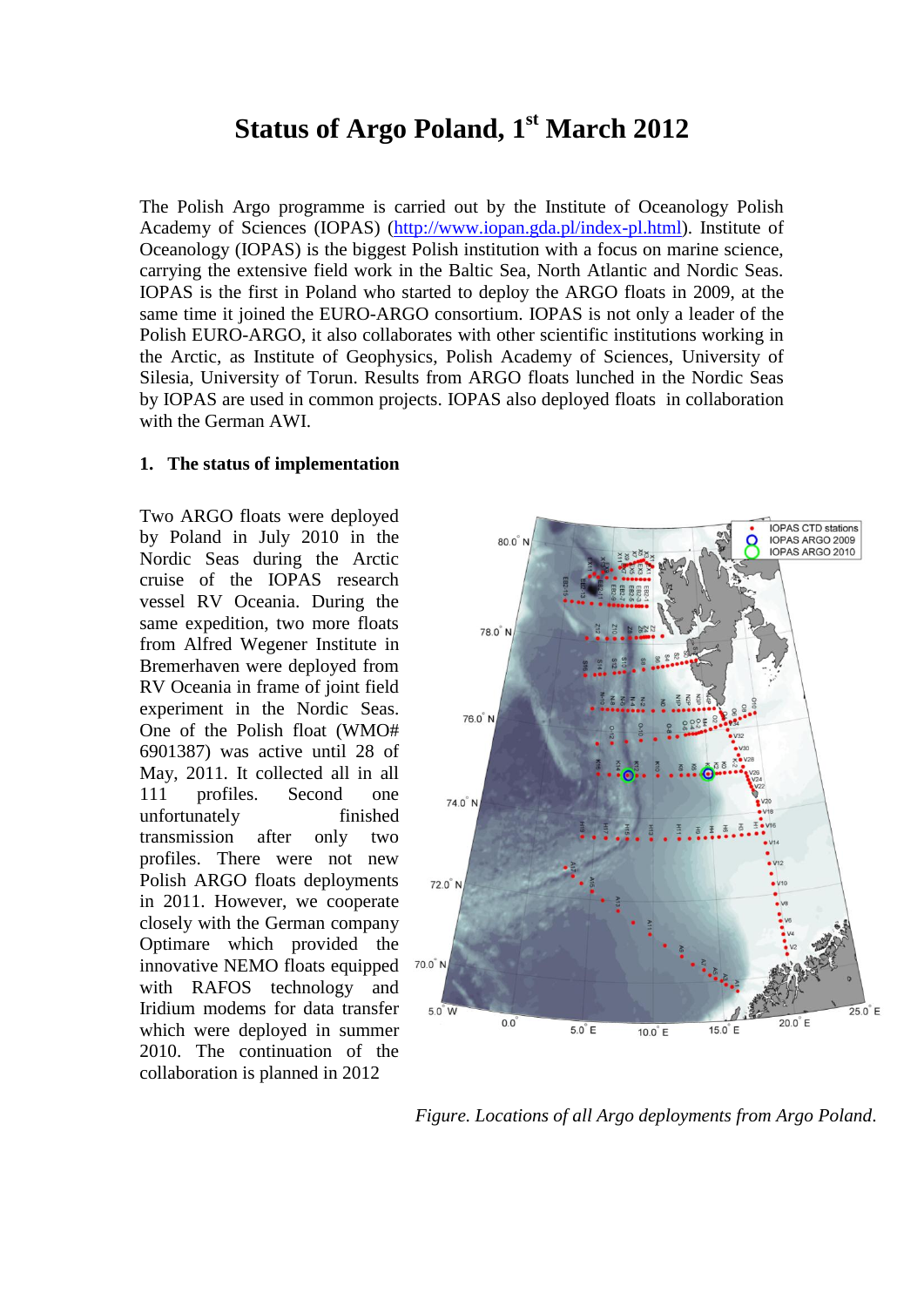# **Delayed mode and CTD for Reference DataBASE**

The OPTIMARE, Bremerhaven maintains and controls the IOPAS floats data.

IOPAS has the long and extensive experience in field observations in the Nordic Seas. Every summer since 1996 IOPAS has been carrying 2-months-long cruises to the Norwegian and Greenland Seas. Our multiyear CTD and ADCP data from the Nordic Seas are available to the EURO-ARGO community for ARGO floats calibration. We are going to contribute to the ERIC project by working out the strategy for deployments of floats in the Nordic Seas. Our research vessel RV Oceania can be used by the EURO-ARGO partners who are interested in floats deployment both in the Norwegian and Greenland Seas as well as in the Fram Strait. In 2009 and 2010 we succeeded in first Polish deployments of Argo floats, gathering the first-hand experience in this new technology. In 2012 we plan to continue floats deployment in the subpolar regions, working at the same time on securing more sustainable funding scheme for the national EURO-ARGO activities.

# **2. Present level of and future prospects for national funding for Argo**

The project has so far been funded by IOPAS. The total float purchase has cost about 55 kEURO. There are not devoted any funding for scientific analysis, but some persons are partly working with the Argo floats data collection and management in frames of the IOPAS projects. The scientific analysis is done in the research projects financed from the external sources.

As part of the EURO-Argo preparatory phase, IOPAS as a Polish representative, carried the negotiations with the funding agency (Ministry of Science and Higher Education) to develop strategy of the ARGO project and to secure a sustainable funding. The proposal got positive evaluation and the Polish EURO-ARGO project is on the priority list (roadmap) of the Polish ESFRI projects, but the general funding scheme for all ESFRI projects is still under development and has been not yet decided on the governmental level.

Recently IOPAS sent a proposal to the National Science Center (NCN) for a longterm funding which should cover purchasing and deployment of two floats per year and also a membership in the Euro-Argo ERIC as an observer. We wait for the call results.

## **3. Summary of deployment plans**

In 2012 we plan to continue floats deployment in the subpolar regions, working at the same time on securing more sustainable funding scheme for the national EURO-ARGO activities.

# **4. Summary of national research and operational uses of Argo data**

In 2007 IOPAS started to use ARGO floats data for the studies focused on circulation in the Nordic Seas and the Fram Strait. Data have been used for a comparison with the results from standard *in situ* observations conducted in the Nordic Seas.

The aims of our summer deployments are: